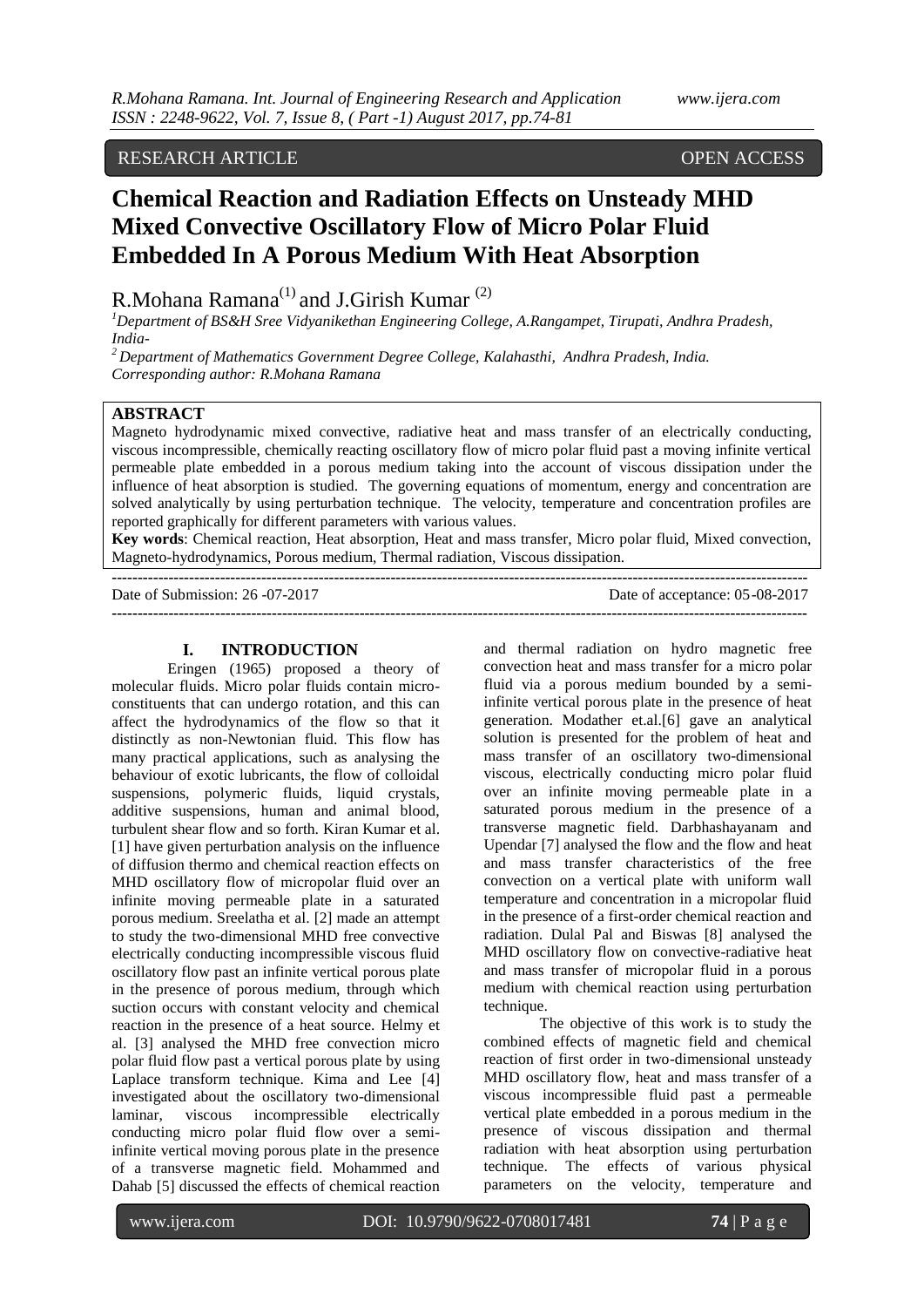concentration profiles are analysed through the graphs.

#### **II. FORMULATION OF THE PROBLEM**

Let us consider two dimensional unsteady mixed convection, viscous incompressible electrically conducting micro polar fluid with heat and mass transfer over an infinite vertical porous moving permeable plate embedded in a porous medium in the presence of viscous dissipation, thermal radiation, heat absorption and chemical reaction. The flow is assumed to be in the *x*direction, which is taken along the plate and *y* is taken normal to the plate. A constant magnetic field of strength  $B_0$  is applied in *y*-direction. It is assumed that the induced magnetic field is negligible in comparison to the applied magnetic field. Also assuming the Joule heating is negligible. The fluid is considered to be emitting, grey

absorbing or radiating but not scatting medium. The plate moves with uniform velocity  $u^*$  $u_p^*$  continuously in its own plane. It is assumed that the temperature of the surface is held uniform at  $T_w$  and the ambient temperature are taken as  $T_{\infty}$  so that  $T_{w} > T_{\infty}$ . The species concentration at the surface is maintained uniformly at  $C_w$  and that of the ambient fluid is taken as  $C_{\infty}$ . Since the rate of reaction is directly proportional to the concentration difference which is associated with the concentration of the species *C* in the solutal boundary layer and the ambient fluid concentration  $C_{\infty}$ , so first-order chemical reaction is considered .The chemical reaction is assumed to be irreversible. Under these assumptions, the governing equations are as follows:

$$
\frac{\partial v^*}{\partial t^*} = 0
$$
\n
$$
\frac{\partial u^*}{\partial t^*} + v^* \frac{\partial u^*}{\partial y^*} = (v + v_r) \frac{\partial^2 u^*}{\partial y^{*^2}} + 2v_r \frac{\partial u^*}{\partial y^*} + g \beta_r (T - T_\infty) + g \beta_c (C - C_\infty) - \frac{\sigma B_0^2}{\rho} u^* - \frac{(v + v_r)}{K} \tag{2}
$$
\n
$$
\rho j^* \left( \frac{\partial u^*}{\partial t^*} + v^* \frac{\partial u^*}{\partial y^*} \right) = \gamma \frac{\partial^2 u^*}{\partial y^{*^2}} \tag{3}
$$
\n
$$
\frac{\partial T}{\partial T^*} + v^* \frac{\partial T}{\partial y^*} = \alpha \frac{\partial^2 T}{\partial y^{*^2}} - \frac{1}{\rho C_p} \frac{\partial q^*}{\partial y^*} + \frac{\mu}{\rho C_p} \left( \frac{\partial u^*}{\partial y^{*^2}} \right) - \frac{Q^*}{\rho C_p} (T - T_\infty)
$$
\n
$$
(4)
$$

$$
\frac{\partial C}{\partial t^*} + v^* \frac{\partial C}{\partial y^*} = D \frac{\partial^2 C}{\partial y^{*^2}} + \gamma_1^* (C - C_\infty)
$$
\n(5)

where  $(u^*, v^*)$  are the velocity components at any point  $(x^*, y^*)$ ;  $\omega^*$  is the angular velocity components normal to the *x*\**y*\* plane; T is the temperature of the fluid; and C is the mass concentration of the species in the flow  $\rho$ ,  $v$ ,  $v_r$ ,  $g$ ,  $\beta_T$ ,  $β<sub>C</sub>$ ,  $σ$ ,  $K$ , *,*  $γ$ *,*  $α$ *,*  $D$ *,*  $Q<sup>*</sup>$  *and*  $γ<sub>1</sub><sup>*</sup>$  *are the density,* kinematic viscosity, kinematic rotational viscosity, acceleration due to gravity, coefficient of volumetric thermal expansion of the fluid, coefficient of

conductivity of the fluid, permeability of the medium, micro inertia per unit mass, spin gradient viscosity, thermal diffusivity, molecular diffusivity, the dimensional heat absorption parameter and the dimensional chemical reaction parameter respectively. As we know that the change in the concentration of species gives rise to the solutal buoyancy Eq. (2) and Eq. (5) are coupled. The appropriate boundary conditions for the problem are as follows

thermal expansion of the fluid, coefficient of  
\nvolumetric mass expansion of the fluid, electrical

\n
$$
u^* = U_p^*, \omega^* = -n_1 \frac{\partial u^*}{\partial y^*}, T = T_{\infty} + \varepsilon (T_w - T_{\infty}) e^{n^*t^*}, C = C_{\infty} + \varepsilon (C_w - C_{\infty}) e^{n^*t^*} \text{ at } y = 0
$$
\n
$$
u^* \to 0, \quad \omega^* \to 0, \qquad T \to T_{\infty}, \qquad C \to C_{\infty} \qquad \text{as } y^* \to \infty
$$
\n(6)

When  $n_1 = 0$ , we obtain from the boundary condition stated in Eq. (6), for the micro rotation,  $\omega^* = 0$ . This represents that the microelements in concentrated particle flows in which close to the wall are not able to rotate. However, when  $n_1 = 0.5$ 

or  $n_1 = 1.0$ , the micro- rotation term gets augmented and induces flow enhancement. From the Eq. (1), it is clear that the suction velocity is considered to be in the form

$$
v^* = - (1 + \varepsilon A e^{-n^* t^*}) V_0 \tag{7}
$$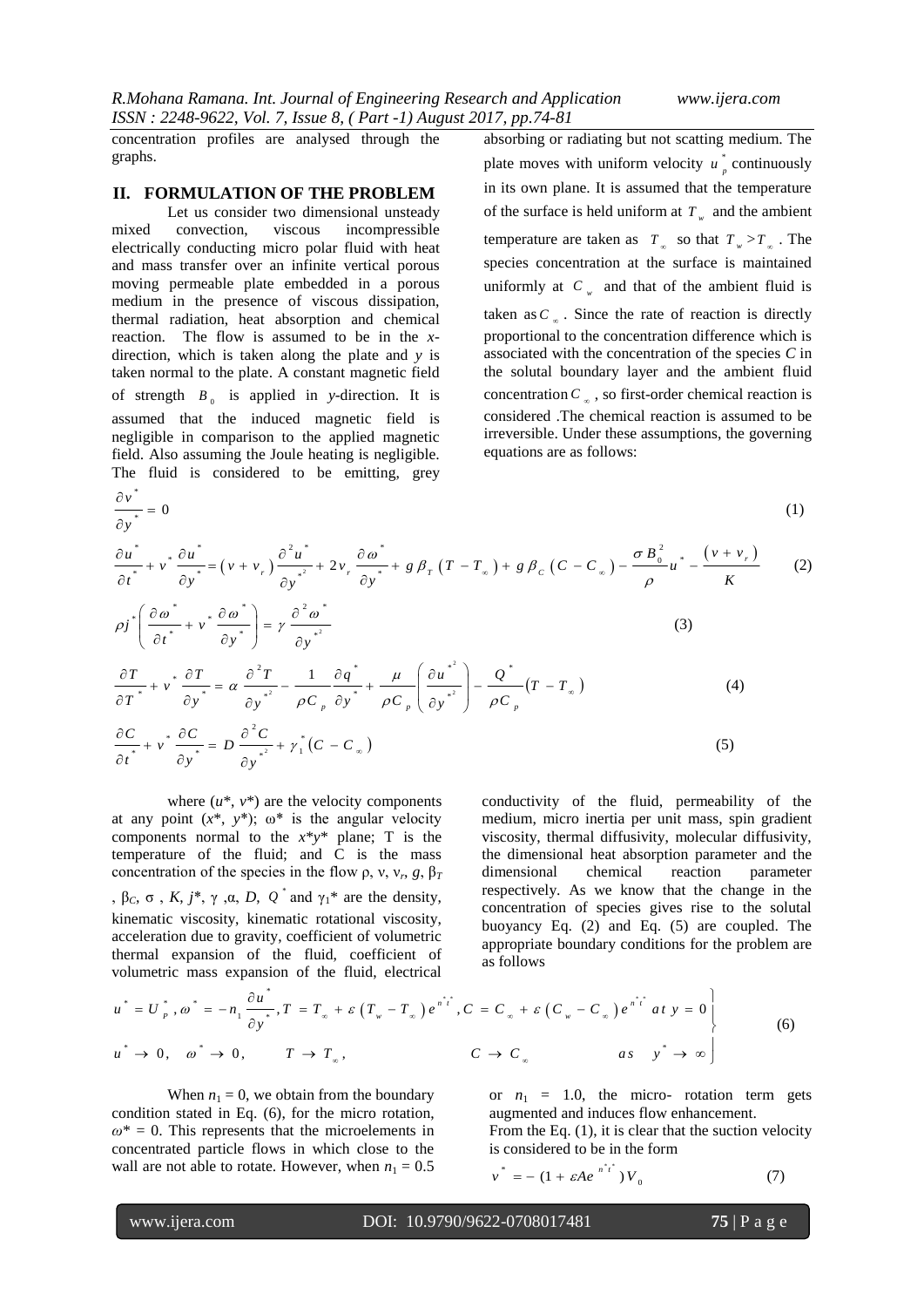where A is a real positive constant, *εA* small less than unity and  $V_0$  is a scale of suction velocity which has a non-zero positive constant. The radiative heat flux term by using the Rosseland approximation is given by

$$
q_{r}^{*} = -\frac{4\sigma^{*}}{3K_{1}^{*}}\frac{\partial T^{*}}{\partial y^{*}}
$$
 (8)

We assume that the differences in temperature are

 $T^*$  may be expressed as a linear function of the temperature. This is accomplished by expanding in a Taylor series about  $T_{\infty}^*$  *T* and neglecting higher order terms (second order onwards) we get

$$
T^{*^{4}} \cong 4T_{\infty}^{*^{3}}T^{*} - 3T_{\infty}^{*^{4}} \tag{9}
$$

It is convenient to employ the following dimensionless variables

We assume that the differences in temperature are  
\nsufficiently small within the flow such that  
\n
$$
u^* = U_0 u
$$
,  $v^* = V_0 v$ ,  $y^* = \frac{v}{V_0} y$ ,  $U_p^* = U_0 U_p$ ,  $\omega^* = \frac{U_0 V_0}{v} \omega$ ,  $t^* = \frac{v}{V_0^2}$ ,  
\n $(T - T_\infty) = (T_\infty - T_\infty) \theta$ ,  $(C - C_\infty) = (C_\infty - C_\infty) \varphi$ ,  $n^* = \frac{V_0^2}{v} \eta$ ,  $j^* = \frac{v^2}{V_0^2} j$   
\n $Pr = \frac{v}{\alpha}$ ,  $Sc = \frac{v}{D}$ ,  $M = \frac{\sigma B_0^2 v}{\rho V_0^2}$ ,  $Gr = \frac{v g \beta_T (T_\infty - T_\infty)}{U_0 V_0^2}$ ,  $Gc = \frac{v g \beta_C (C_\infty - C_\infty)}{U_0 V_0^2}$   
\n $\gamma = \left(\mu + \frac{\Lambda}{2}\right) j^* = \mu j^* \left(1 + \frac{\beta}{2}\right)$ ,  $\beta = \frac{\Lambda}{\mu} = \frac{v}{v}$ ,  $K_2 = \frac{K U_0 V_0^2}{v^2}$ ,  $\eta = \frac{\mu j^*}{\gamma} = \frac{2}{2 + \beta}$   
\n $Kr = \frac{V y_1^*}{V_0^2}$ ,  $Ec = \frac{U_0^2}{c_\rho (T_\infty - T_\infty)}$ ,  $Pr = \frac{\mu \rho c_\rho}{K} =$ ,  $v = \frac{\mu}{\rho}$ ,  $R = \frac{4 \sigma^* T_\infty^{*^*}}{K K_1^*}$ ,  $Q = \frac{Q^* v}{\rho c_\rho V_0^2}$ 

With the help of Eqns.  $(7)$ ,  $(8)$ ,  $(9)$  and  $(10)$  Eqns.  $(1)$ – $(6)$  reduced to the following:

$$
\frac{\partial v}{\partial y} = 0
$$
\n(11)\n
$$
\frac{\partial u}{\partial y} = (1 + \varepsilon A e^{nt}) \frac{\partial u}{\partial x} = (1 + \beta) \frac{\partial^2 u}{\partial x} + 2 \beta \frac{\partial u}{\partial y} + G r \theta + G c \varphi - M u - \frac{(1 + \beta)}{(1 + \beta)} u
$$

$$
\frac{\partial u}{\partial y} = 0
$$
\n(11)\n
$$
\frac{\partial u}{\partial t} - \left(1 + \varepsilon A e^{nt}\right) \frac{\partial u}{\partial y} = \left(1 + \beta\right) \frac{\partial^2 u}{\partial y^2} + 2\beta \frac{\partial \omega}{\partial y} + G r \theta + G c \varphi - M u - \frac{\left(1 + \beta\right)}{K_2} u
$$
\n(12)

$$
\frac{\partial \omega}{\partial t} - \left(1 + \varepsilon A e^{-nt}\right) \frac{\partial \omega}{\partial y} = \frac{1}{\eta} \frac{\partial^2 \omega}{\partial y^2}
$$
(13)

$$
\frac{\partial \theta}{\partial t} - \left(1 + \varepsilon A e^{-nt}\right) \frac{\partial \theta}{\partial y} = \frac{1}{\Pr} \left(1 + \frac{4}{3} R\right) \frac{\partial^2 \theta}{\partial y^2} + E c \left(\frac{\partial u}{\partial y}\right)^2 - Q \theta \tag{14}
$$

$$
\frac{\partial \phi}{\partial t} - \left(1 + \varepsilon A e^{-nt}\right) \frac{\partial \phi}{\partial y} = \frac{1}{Sc} \frac{\partial^2 \phi}{\partial y^2} + Kr \phi \tag{15}
$$

with dimensionless Boundary conditions  
\n
$$
u = U_p, \omega = -n_1 \frac{\partial u}{\partial y}, \theta = 1 + \varepsilon e^{nt}, \varphi = 1 + \varepsilon e^{nt} \text{ at } y = 0
$$
  
\n $u \to 0, \omega \to 0, \qquad \theta \to 0, \qquad \varphi \to 0 \qquad \text{as } y \to \infty$  (16)

To solve Eqs. (11) – (15) subject to the boundary conditions Eq. (16) we may use the following linear transformations for low value of  $\varepsilon$ <br>  $u(y,t) = u_x(y) + \varepsilon e^{nt}u_y(y) + O(\varepsilon^2)$ <br>  $\omega(y,t) = \omega_x(y) + \varepsilon e^{nt} \omega_y(y) + O(\varepsilon^2)$ transformations for low value of ε b solve Eqs. (11) – (15) subject to the boundary conditions Eq. (16) we may use the follow<br>ansformations for low value of  $\varepsilon$ <br>(  $y, t$ ) =  $u_0(y) + \varepsilon e^{nt}u_1(y) + O(\varepsilon^2)$ <br> $\omega(y, t) = \omega_0(y) + \varepsilon e^{nt} \omega_1(y) + O(\varepsilon^2)$ (15) subject to the boundary conditions Eq. (16) we hay<br>
v value of  $\varepsilon$ <br>  $m u_x(y) + O(\varepsilon^2)$ <br>  $\omega(y,t) = \omega_x(y) + \varepsilon e^{nt}$ To solve Eqs. (11) – (15) subject to the boundary conditions Eq. (16) we may use the following linearly transformations for low value of  $\varepsilon$ <br>  $u(y,t) = u_0(y) + \varepsilon e^{nt} u_1(y) + O(\varepsilon^2)$   $\omega(y,t) = \omega_0(y) + \varepsilon e^{nt} \omega_1(y) + O(\varepsilon^2)$  (1

transformations for low value of 
$$
\varepsilon
$$
  
\n
$$
u(y,t) = u_0(y) + \varepsilon e^{nt} u_1(y) + O(\varepsilon^2)
$$
\n
$$
\theta(y,t) = \theta_0(y) + \varepsilon e^{nt} \theta_1(y) + O(\varepsilon^2)
$$
\n
$$
\theta(y,t) = \theta_0(y) + \varepsilon e^{nt} \theta_1(y) + O(\varepsilon^2)
$$
\n
$$
\phi(y,t) = \varphi_0(y) + \varepsilon e^{nt} \varphi_1(y) + O(\varepsilon^2)
$$
\nAfter substituting Eq. (17) into Eqs. (11) to (12) we have

After substituting Eq. (17) into Eqs. (11) to (13), we have  
\n
$$
(1 + \beta) u''_0 + u'_0 - \left( M + \frac{1 + \beta}{K_2} \right) u_0 = -G r \theta_0 - G c \varphi_0 - 2 \beta \omega'_0
$$
\n(18)

## www.ijera.com DOI: 10.9790/9622-0708017481 **76** | P a g e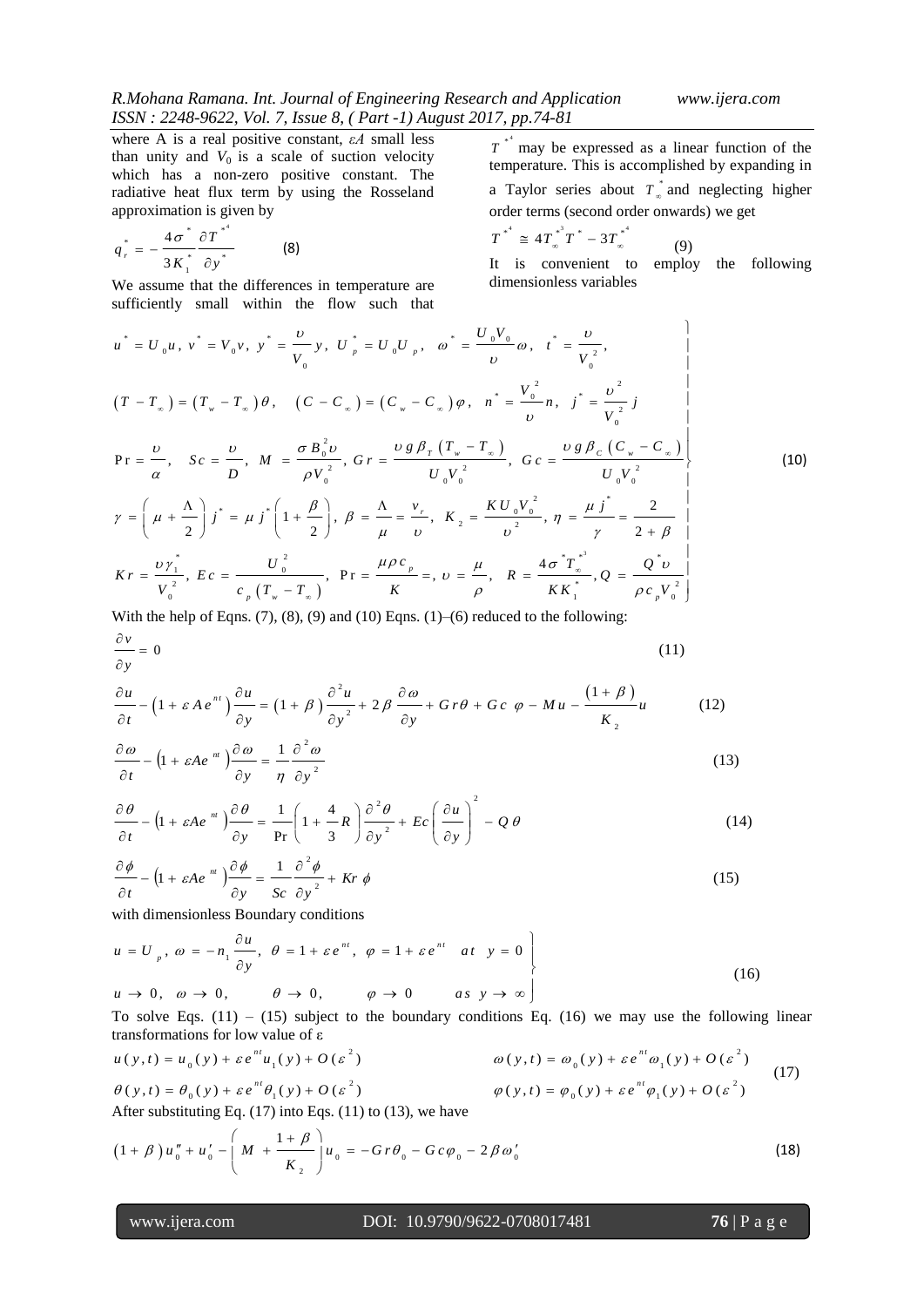$$
\frac{ISSN: 2248-9622, Vol. 7, Issue 8, (Part-1) August 2017, pp.74-81}{(1+\beta)u_1'' + u_1' - \left(M + \frac{1+\beta}{K_2} + n\right)u_1 = -Au_0' - Gr\theta_1 - Gc\varphi_1 - 2\beta\omega_1'}
$$
(19)

$$
\omega''_0 + \eta \omega'_0 = 0 \tag{20}
$$

$$
\omega_1'' + \eta \omega_1' - n\eta \omega_1 = -A\eta \omega_0' \tag{21}
$$

$$
\omega_{1} + \eta \omega_{1} - n\eta \omega_{1} = -A\eta \omega_{0}
$$
\n
$$
(21)
$$
\n
$$
(3 + 4R) \theta_{0}'' + 3 \Pr \theta_{0}' - 3 \Pr \mathcal{Q} \theta_{0} = -3 \Pr Ecu_{0}'
$$
\n
$$
(3 + 4R) \theta_{1}'' + 3 \Pr \theta_{1}' - 3 \Pr (n + Q) \theta_{1} = -3 \Pr A\theta_{0}'' - 6 \Pr Ecu_{0}'u_{1}'
$$
\n
$$
(23)
$$

$$
(3+4R)\theta_1'' + 3\Pr\theta_1' - 3\Pr(n+Q)\theta_1 = -3\Pr A\theta_0'' - 6\Pr Ecu_0'u_1'
$$
 (23)

$$
\varphi_0'' + Sc\varphi_0' + KrSc\varphi_0 = 0
$$
\n(24)

$$
\varphi_1'' + Sc\varphi_1' + (Kr - n)Sc\varphi_1 = -ASc\varphi_0'
$$
\n(25)

With the following boundary conditions

 $\varphi_1'' + Sc\varphi_1' + (Kr - n) Sc\varphi_1 = -ASc\varphi_0'$ <br>
With the following boundary conditions<br>  $u_0 = U_p$ ,  $u_1 = 0$ ,  $\omega_0 = -n_1u_0'$ ,  $\omega_1 = -n_1u_1'$ ,  $\theta_0 = 1$ ,  $\theta_1 = 1$ ,  $\varphi_0 = 1$ ,  $\varphi_1 = 1$  at  $y = 0$  $u_0 = U_p$ ,  $u_1 = 0$ ,  $\omega_0 = -n_1 u'_0$ ,  $\omega_1 = -n_1 u'_1$ ,  $\theta_0 = 1$ ,  $\theta_1 = 1$ ,  $\varphi_0 = 1$ ,  $\varphi_1 = 1$  at  $y = 0$ <br>  $u_0 = u_1 = \omega_0 = \omega_1 = \theta_0 = \theta_1 = \varphi_0 = \varphi_1 = 0$  as  $y \to \infty$  (26)

$$
\sigma_0 = u_1 = \omega_0 = \omega_1 = \omega_0 = \omega_1 = \omega_0 = \varphi_1 = 0 \qquad \text{as} \quad y \to \infty
$$
 (20)

To solve the nonlinear coupled Eqs. (18) – (26), we assume that the viscous dissipation parameter (Eckert number Ec) is small, so we can write the asymptotic expansion as follows  $u_0(y) = u_{01}(y) + E c u_{02}(y) + O(Ec^2)$   $u_1(y) = u_{$ 

number Ec) is small, so we can write the asymptotic expansion as follows  
\n
$$
u_0(y) = u_{01}(y) + E c u_{02}(y) + O (E c^2)
$$
  
\n $\omega_0(y) = \omega_{01}(y) + E c \omega_{02}(y) + O (E c^2)$   
\n $\omega_0(y) = \omega_{01}(y) + E c \omega_{02}(y) + O (E c^2)$   
\n $\omega_1(y) = \omega_{11}(y) + E c \omega_{12}(y) + O (E c^2)$   
\n $\theta_0(y) = \theta_{01}(y) + E c \theta_{02}(y) + O (E c^2)$   
\n $\theta_1(y) = \theta_{11}(y) + E c \theta_{12}(y) + O (E c^2)$   
\n $\phi_0(y) = \phi_{01}(y) + E c \phi_{02}(y) + O (E c^2)$   
\n $\phi_1(y) = \phi_{11}(y) + E c \phi_{12}(y) + O (E c^2)$  (27)

Substituting Eq. (27) into Eqs. (18)–(26), we obtain the following sequence of approximations for O(0) of Ec:  
\n
$$
(1 + \beta) u_{01}'' + u_{01}' - \left( M + \frac{1 + \beta}{K_2} \right) u_{01} = -G r \theta_{01} - G c \varphi_{01} - 2 \beta \omega_{01}'
$$
\n(28)

$$
(1+\beta)u''_{02} + u'_{02} - \left(M + \frac{1+\beta}{K_2}\right)u_{02} = -Gr\theta_{02} - Gc\varphi_{02} - 2\beta\omega'_{02}
$$
 (29)

$$
\omega_{01}'' + \eta \omega_{01}' = 0 \tag{30}
$$

$$
\omega_{02}'' + \eta \omega_{02}' = 0 \tag{31}
$$

$$
(3 + 4R)\theta''_{01} + 3 \Pr \theta'_{01} - 3 \Pr \mathcal{Q} \theta_{01} = 0
$$
\n(32)

$$
(3+4R)\theta_{01}^{''} + 3\Pr \theta_{01}^{'} - 3\Pr \mathcal{Q}\theta_{01}^{'} = 0
$$
\n
$$
(3+4R)\theta_{02}^{''} + 3\Pr \theta_{02}^{'} - 3\Pr \mathcal{Q}\theta_{02}^{'} = -3\Pr u_{01}^{'}{}^{2}
$$
\n
$$
(33)
$$

$$
\varphi_{01}'' + Sc\varphi_{01}' + KrSc\varphi_{01} = 0 \tag{34}
$$

$$
\varphi_{02}'' + Sc\varphi_{02}' + KrSc\varphi_{02} = 0 \tag{35}
$$

Subjected to the boundary conditions

$$
\varphi_{02}'' + Sc\varphi_{02}' + KrSc\varphi_{02} = 0
$$
\n(35)  
\nSubjected to the boundary conditions  
\n
$$
u_{01} = U_p, u_{02} = 0, \omega_{01} = -n_1u'_{01}, \omega_{02} = -n_1u'_{02}, \theta_{01} = 1, \theta_{02} = 0, \varphi_{01} = 1, \varphi_{02} = 0 \quad at \quad y = 0
$$
\n
$$
u_{01} = u_{02} = \omega_{01} = \omega_{02} = \theta_{01} = \theta_{02} = \varphi_{01} = \varphi_{02} = 0 \quad as \quad y \to \infty
$$
\n(36)

$$
u_{01} = u_{02} = \omega_{01} = \omega_{02} = \theta_{01} = \theta_{02} = \psi_{01} = \theta_{02} = 0 \qquad \text{as } y \to \infty
$$
\n(30)

\nAlso we get the following equations for O(1) of Ec

\n
$$
(1 + \beta) u_{11}'' + u_{11}' - \left(M + \frac{1 + \beta}{K_2} + n\right) u_{11} = -Au_{01}' - Gr\theta_{11} - Gc\varphi_{11} - 2\beta\omega_{11}' \qquad (37)
$$
\n
$$
(1 + \beta) u_{11}'' + u_{11}' - \left(M + \frac{1 + \beta}{K_2} + n\right) u_{11} = -Au_{01}' - Gr\theta - Gc\varphi - 2\beta\varphi' \qquad (38)
$$

$$
(1+\beta)u''_{12} + u'_{12} - \left(M + \frac{1+\beta}{K_2} + n\right)u_{12} = -Au'_{02} - Gr\theta_{12} - Gc\varphi_{12} - 2\beta\omega'_{12}
$$
(38)

$$
\omega_{11}'' + \eta \omega_{11}' - n\eta \omega_{11} = -A\eta \omega_{01}' \tag{39}
$$

$$
\omega_{12}'' + \eta \omega_{12}' - n\eta \omega_{12} = -A\eta \omega_{02}' \tag{40}
$$

## www.ijera.com DOI: 10.9790/9622-0708017481 **77** | P a g e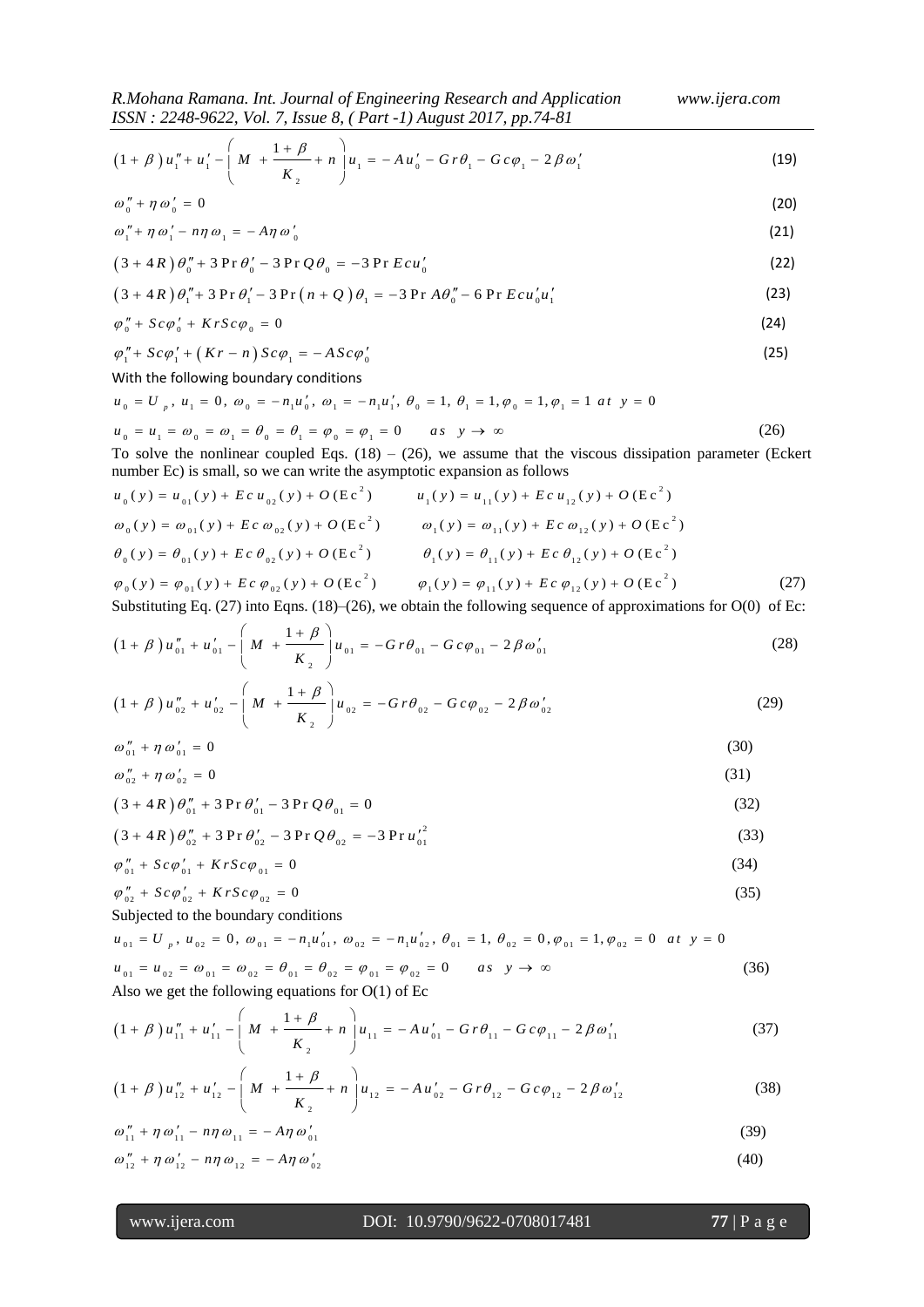*R.Mohana Ramana. Int. Journal of Engineering Research and Application www.ijera.com ISSN : 2248-9622, Vol. 7, Issue 8, ( Part -1) August 2017, pp.74-81*

$$
(41)
$$
  

$$
(3 + 4R) \theta_{11}'' + 3 \Pr \theta_{11}' - 3 \Pr (n + Q) \theta_{11} = -3 \Pr A \theta_{01}'
$$
  

$$
(41)
$$
  

$$
(42)
$$
  

$$
(43)
$$
  

$$
(44)
$$
  

$$
(42)
$$

$$
(3 + 4R)\theta_{12}'' + 3\Pr\theta_{12}' - 3\Pr(n + Q)\theta_{12} = -3\Pr A\theta_{02}'' - 6\Pr Ecu_{01}'u_{11}'
$$
\n(42)

$$
\varphi_{11}'' + Sc\varphi_{11}' + (Kr - n)Sc\varphi_{11} = -ASc\varphi_{01}'
$$
\n(43)

$$
\varphi_{11}'' + Sc\varphi_{12} + (Kr - n)Sc\varphi_{12} = -ASc\varphi_{02}'
$$
\n(44)

Subject to the boundary conditions

$$
\varphi_{12}'' + Sc\varphi_{12}' + (Kr - n) Sc\varphi_{12} = -ASc\varphi_{02}'
$$
\n(44)  
\nSubject to the boundary conditions  
\n
$$
u_{11} = 0, u_{12} = 0, \omega_{11} = -n_1u_{11}', \omega_{12} = -n_1u_{12}', \theta_{11} = 1, \theta_{12} = 0, \varphi_{11} = 1, \varphi_{12} = 0 \text{ at } y = 0
$$
\n
$$
u_{11} = u_{12} = \omega_{11} = \omega_{12} = \theta_{11} = \theta_{12} = \varphi_{11} = \varphi_{12} = 0 \text{ as } y \to \infty
$$
\n(45)

Solving equations  $(25) - (32)$  under the boundary conditions Eq. (33) and equations  $(34) - (41)$  under the boundary conditions Eq. (42) and substituting into equations (24) and (14), we obtain the concentration,

www.ijera.com DOI: 10.9790/9622-0708017481 **78** | P a g e 11 11 11 01 3 4 3 P r 3 P r 3 P r *R n Q A* (41) temperature, angular velocity and velocity profiles of all the flow respectively as follows: *h y h y h y <sup>y</sup> u c e a e a e c a e u c e a e a e a e a e a e a e a e* <sup>6</sup> 4 1 0 1 1 5 1 2 1 4 3 8 7 1 3 1 5 1 6 1 7 1 8 1 4 1 9 2 0 2 1 2 2 0 2 2 1 9 1 0 1 1 1 2 1 3 1 4 1 5 1 6 1 7 1 8 1 9 2 0 1 8 *h y h y d y d y d y d y d y d y d y d y d y d y <sup>y</sup> a e a e a e a e a c e* 1 0 6 5 9 4 1 2 1 1 2 5 2 9 3 0 3 1 3 2 3 3 3 4 3 5 2 3 *h y h y h y h y h y h y h y <sup>y</sup> u c e a e a e a e a e a e a e a c e* 1 2 1 4 6 7 1 3 1 5 1 6 1 7 1 8 1 9 2 0 7 2 1 2 2 1 1 1 3 1 5 1 4 1 2 3 1 9 1 9 2 9 3 9 4 9 5 9 6 9 7 9 8 9 9 1 0 0 1 0 1 1 0 2 1 0 3 1 0 4 1 0 5 1 0 6 1 0 7 1 0 8 1 *h y d y h y h y d y d y d y d y d y d y d y h y d y d y h y <sup>y</sup> d y d y d y u c e a e a e a e a e a e a e a e a e a e a e a e a e a e a e a e a e a e a e a* 1 6 1 7 1 8 1 9 2 0 3 5 6 3 8 4 0 2 1 2 2 4 2 4 4 4 4 6 4 8 5 0 5 2 0 9 1 1 0 1 1 1 1 1 2 2 1 1 3 1 1 4 1 1 5 1 1 6 1 1 7 1 1 8 1 1 9 2 1 2 0 1 2 1 1 2 2 1 2 3 1 2 4 1 2 5 1 2 6 127 *d y d y d y d y d y d y h y d y d y d y d y d y d y h y d y d y d y d y e a e a e a e a e a e a e a e a e a e a e a e a e a e a e a e a e a e a* 5 5 5 7 5 9 6 1 6 3 6 5 6 7 6 9 7 2 7 4 7 6 7 8 8 0 <sup>1</sup> 8 2 8 6 8 1 2 8 1 2 9 1 3 0 1 3 1 1 3 2 1 3 3 2 1 3 4 1 3 5 1 3 6 1 3 7 1 3 8 1 3 9 1 4 0 1 4 1 1 4 3 1 4 4 2 9 1 4 5 *d y d y d y d y d y d y d y d y d y d y d y d y d y h y d y d y h y <sup>y</sup> e a e a e a e a e a e a e a e a e a e a e a e a e a e a e a e a c e a e* 0 1 1 4 0 2 1 8 1 1 2 3 1 1 2 1 9 0 1 , , , , *y y y y h y h y A c h y c e c e c e g e c e e e* 

$$
a_{141}e^{-d_{82}y} + a_{143}e^{-d_{86}y} + a_{144}c_{29}e^{-h_{8}y} + a_{145}e^{-\eta y}
$$
\n
$$
\omega_{01} = c_{14}e^{-\eta y}, \quad \omega_{02} = c_{18}e^{-\eta y}, \quad \omega_{11} = c_{23}e^{-h_{9}y} + g_{1}e^{-\eta y}, \quad \omega_{12} = c_{19}e^{-h_{13}y} - \frac{A\eta c_{18}}{n}e^{-\eta y}, \quad \theta_{01} = e^{-h_{4}y}
$$
\n
$$
\theta_{02} = c_{19}e^{-h_{7}y} + d_{2}e^{-d_{13}y} + d_{3}e^{-d_{14}y} + d_{4}e^{-d_{15}y} + d_{5}e^{-d_{16}y} + d_{6}e^{-d_{17}y} + d_{7}e^{-d_{18}y} + d_{8}e^{-d_{19}y} + d_{9}e^{-d_{19}y} + d_{10}e^{-d_{19}y} + d_{11}e^{-d_{21}y}
$$
\n
$$
\theta_{11} = (1 - d_{1})e^{-h_{5}y} + d_{10}e^{-h_{4}y}
$$
\n
$$
\theta_{12} = c_{27}e^{-h_{11}y} + d_{97}e^{-h_{7}y} + d_{98}e^{-d_{13}y} + d_{99}e^{-d_{14}y} + d_{100}e^{-d_{15}y} + d_{101}e^{-d_{16}y} + d_{102}e^{-d_{17}y} + d_{102}e^{-h_{17}y} + d_{103}e^{-h_{17}y} + d_{104}e^{-h_{18}y} + d_{104}e^{-h_{18}y} + d_{104}e^{-h_{18}y} + d_{104}e^{-h_{18}y} + d_{104}e^{-h_{18}y} + d_{104}e^{-h_{18}y} + d_{106}e^{-h_{18}y} + d_{102}e^{-h_{18}y} + d_{102}e^{-h_{18}y} + d_{110}e^{-h_{18}y} + d_{111}e^{-h_{18}y} + d_{111}e^{-h_{1
$$

$$
d_{131}e^{-d_{78}y} + d_{132}e^{-d_{89}y} + d_{133}e^{-d_{82}y} + d_{134}e^{-d_{84}y} + d_{135}e^{-d_{86}y} + d_{136}e^{-2\eta y} + d_{137}e^{-d_{89}y} + d_{138}e^{-d_{89}y} + d_{139}e^{-d_{89}y} + d_{139}e^{-d_{89}y}
$$
  
\n
$$
\varphi_{01} = e^{-h y}, \quad \varphi_{02} = 0, \quad \varphi_{11} = (1 - b_1) e^{-h_2y} + b_1 e^{-h_1y}, \quad \varphi_{12} = 0
$$

 $(1-b_1) e^{-h_2 y} + b_1 e^{-h_1}$ Where  $a_i$ 's,  $c_i$ 's,  $d_i$ 's and  $h_i$ 's are constants obtained in terms of dimensionless parameters. 1 2 1, 2 , 1, 1, P r 1, 0 .5, 0 .1, 0 .1, 1, 0 .0 0 0 1, K 5, 1, *p A* = 1, *Sc* = 2, *G* r = 1, *Gc* = 1, Pr = 1, *U<sub>p</sub>* = 0.5, *n<sub>1</sub>* = 0.1, *n* = 0.1,  $\beta$  = 1, *c* = 0.0001, **K**<sub>2</sub> = 5, *t* **COMPRESSIONLESS PARAMETERS.**<br>= 1, Sc = 2, G r = 1, G c = 1, P r = 1, U  $_p$  = 0.5, n<sub>1</sub> = 0.1, n = 0.1,  $\beta$  = 1, c = 0.0001, K <sub>2</sub> = 5, t = 1,

## **III. RESULTS AND DISCUSSIONS**

In the entire discussion we considered the following

**Effect of chemical reaction parameter Kr:**

 $, Sc = 0.01$ 

*E c*

 $E_c = 0.01$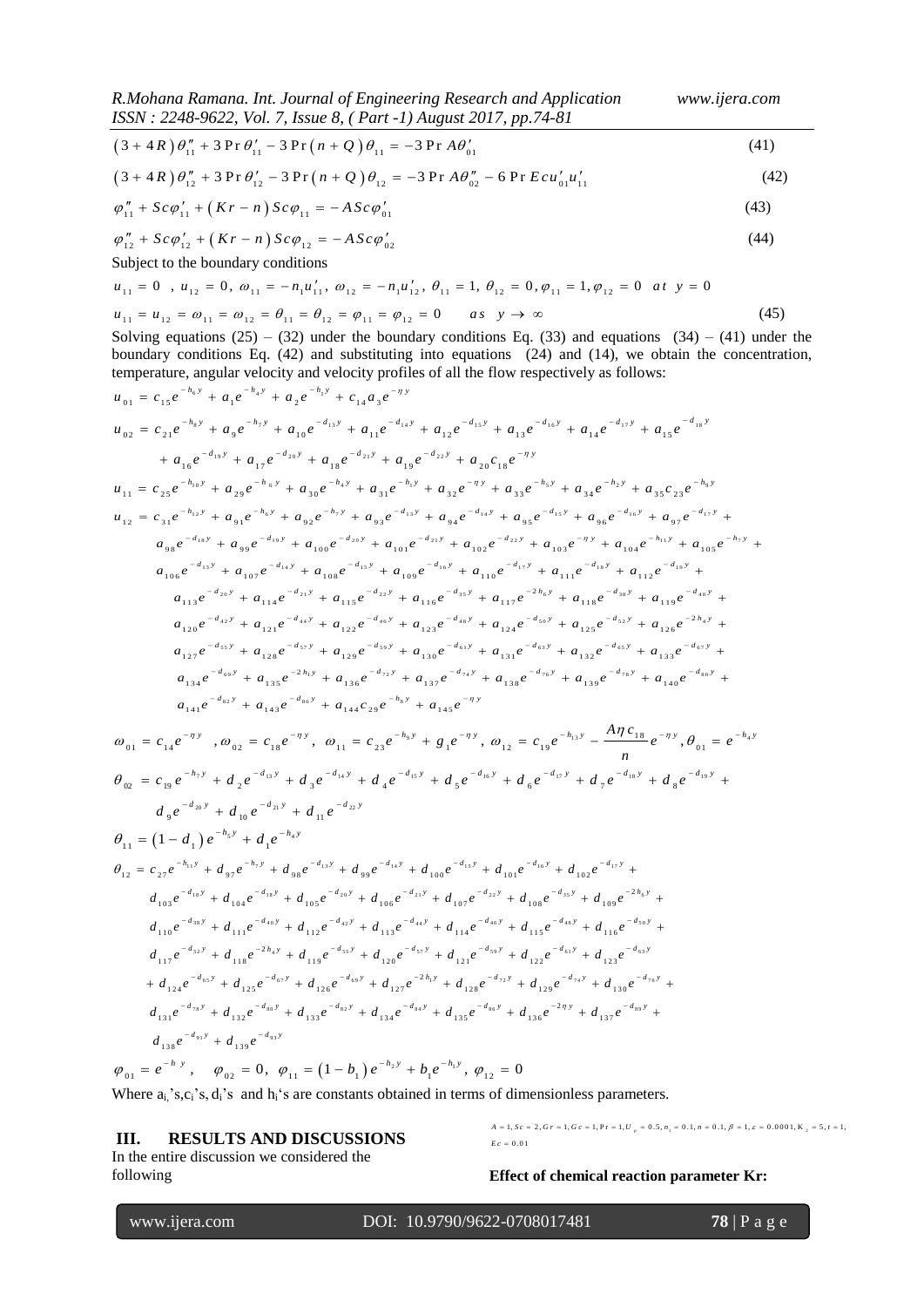From the figures 1, 2 and 3 we observe the velocity, micro-rotational velocity and concentration profiles respectively for different values of chemical reaction parameter (Kr) with  $M=2$ , R=0.1 & Q=1. It is observed from the figures that the effect of increasing values of chemical reaction parameter results decrease in velocity and increase in micro-rotation velocity and decrease in concentration.

#### **Effect of Radiation parameter R:**

For various values of the radiation parameter R figure.4 exhibits the velocity profile with  $Kr=0.1, M=1, Q=0.1$  and figure.5 asserts that microrotation velocity profiles Kr=0.1,M=2,Q=0.1. It is noticed that velocity distribution along boundary layer increases and hence there would be increase of thermal boundary layer thickness. Also it is

#### **Graphs**

Kraft ( Kralj 0 K-0<sup>1</sup>  $K=0.8$ 0  $K-0.9$  $\overline{\mathbb{I}}$  $02$  $\mathbf{0}$  $\int_{0}^{0}$ 5 **Figure 1. Velocity profile**  $12$ Kr 06 Kr-07 Kr-08  $0.8$ Kr=0.9  $K = 10$  $0\ell$ Ċ  $\mathbf{0}$ -02 0  $-0.2$ 25 35 45 -05 15 3

**Figure 3. Concentration profile** 

noticed that the micro-rotation velocity decreases with the increase in radiation parameter R.

#### **Effect of heat absorption parameter Q:**

The influence of heat absorption parameter Q on velocity profile with M=1, Kr=0.1&R=0.1 represented by Figure.6 which asserts that the velocity decreases as heat absorption parameter increases. Figure.7 depicts micro-rotational velocity distributions across the boundary layer for various values of heat absorption parameter with  $M=2$ ,  $Kr=0.1 \& R=0.1$  which shows the microrotation distribution increases as Q increases. Figure.8, indicates that the temperature profile decreases as Q increases for various values of hear absorption parameter Q with  $M=2$ ,  $Kr=0.1&R=0.1$ 

. This happens due to the thickness of thermal boundary layer is reduced.



**Figure 4. Velocity profile**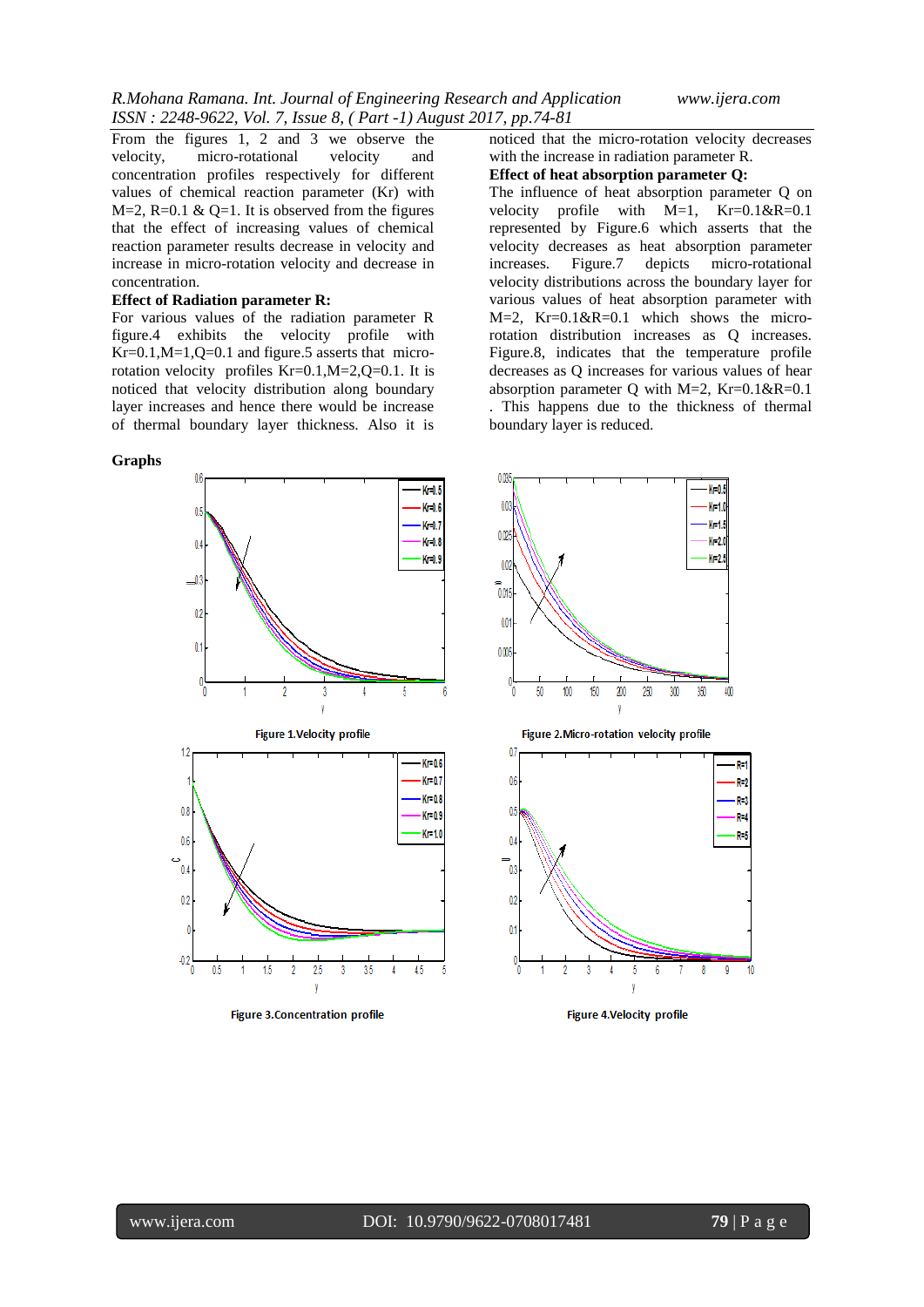*R.Mohana Ramana. Int. Journal of Engineering Research and Application www.ijera.com ISSN : 2248-9622, Vol. 7, Issue 8, ( Part -1) August 2017, pp.74-81*



Figure 5. Micro-rotation velocity profile



Figure 7. Micro-rotation velocity profile

#### **REFERENCES**

- [1]. R.V.M.S.S. Kiran Kumar, V.C.C. Raju, P. Durga Prasad and S.V.K.Varma (2016), Heat and Mass Transfer in MHD Micropolar Fluid in The Presence of Diffusion Thermo and Chemical Reaction, Applications and Applied Mathematics: An International Journal (AAM), 11(2),704-721.
- [2]. K. Sreelatha, B. Rami Reddy and J. Girish Kumar (2013), Chemical Reaction Effects On MHD Free Convective Oscillatory Flow Past A Porous Plate Embedded In A Porous Medium In The Presence Of Heat Source, International Journal of Mathematical Archive, 4(2),184-197.
- [3]. K.A. Helmy, H.F. Idriss, and S.E. Kassem (2001), MHD free convection flow of a micropolar fluid past a vertical porous plate, Can. J. Phys. 80, 1661–1673.





Figure 8. Temparature profile

- [4]. Youn J. Kima and J. C. Leeb (2003), Analytical studies on MHD oscillatory flow of a micropolar fluid over a vertical porous plate, Surface and Coatings Technology (Elsevier), 171,187–193.
- [5]. R.A. Mohamed and S.M. Abo-Dahab (2009), Influence of chemical reaction and thermal radiation on the heat and mass transfer in MHD micropolar flow over a vertical moving porous plate in a porous medium with heat generation, International Journal of Thermal Sciences, 48, 1800– 1813.
- [6]. M. Modather , A. M. Rashad, A.J. Chamkha (2009), An analytical study of MHD heat and mass transfer oscillatory flow of a micropolar fluid over a vertical permeable plate in a porous medium, Turkish J. Eng. Env. Sci, 33, 245–257.